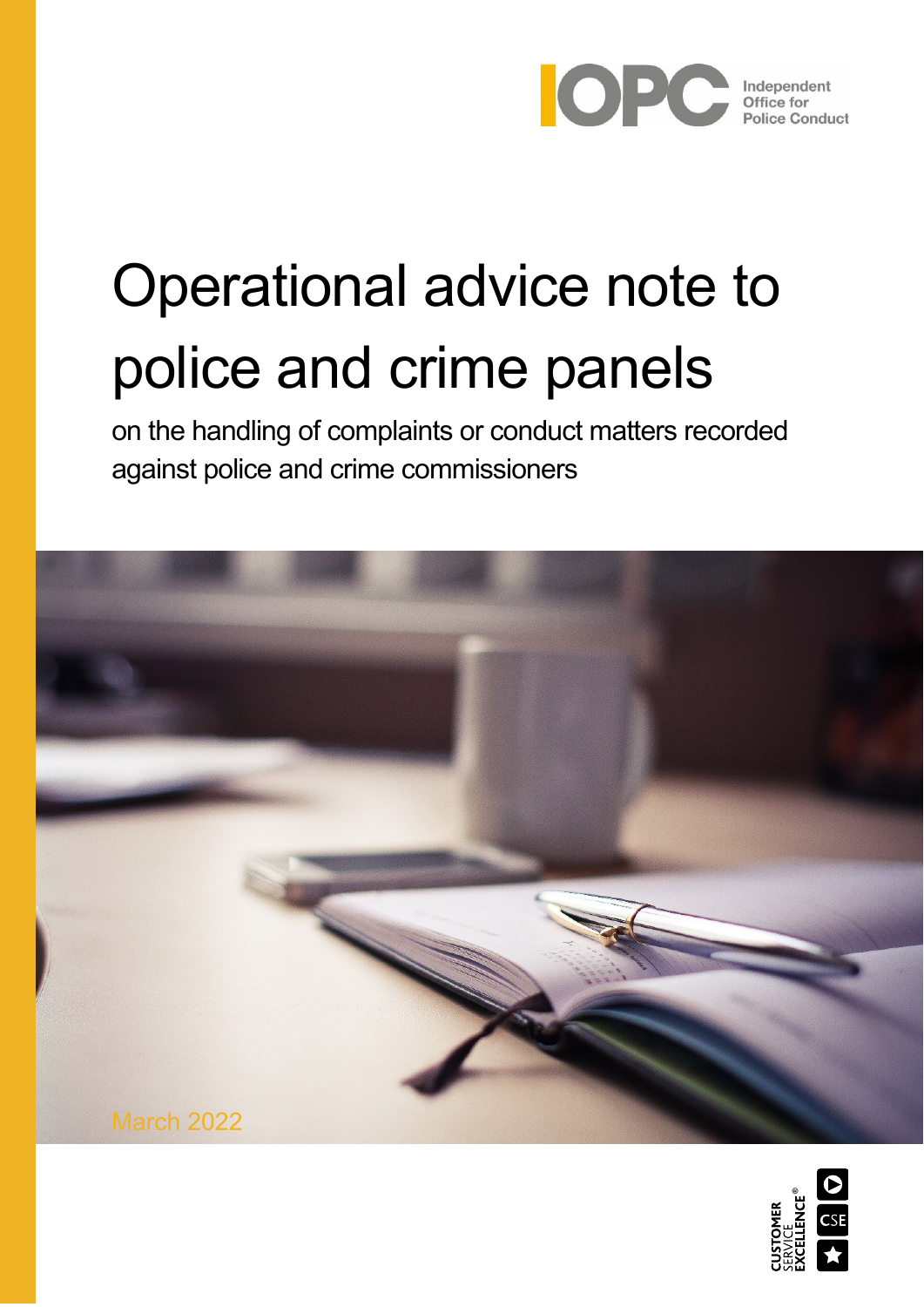## **Operational advice note to police and crime panels**

This note will help police and crime panels handle complaints or conduct matters recorded against police and crime commissioners. It is not formal guidance issued under the Elected Local Policing Bodies (Complaints and Misconduct) Regulations 2012, referred to hereafter as the '2012 Regulations' unless otherwise stated.

#### **1. Relevant office holders**

- 1.1. 'Relevant office holders' means:
	- any police and crime commissioner (PCC) or any police, fire and crime commissioner (PFCC)
	- any deputy police and crime commissioner
	- in London, the holder of the Mayor's Office for Policing and Crime (MOPAC). Under normal circumstances, this will be the Mayor of London
	- in London, any deputy mayor for policing and crime who may be appointed
	- any other person appointed to perform the role of police and crime commissioner or deputy police and crime commissioner, for the purposes of the *Police Reform and Social Responsibility Act 2011* (as amended)

#### **2. Receipt of a complaint**

- 2.1 Where the complaint is about a relevant office holder, the police and crime panel must decide whether it is the correct panel to deal with the complaint. If it is not, it must tell the correct panel of the complaint (Regulation 9(2) of the 2012 Regulations).
- 2.2 Where a complaint is made directly to a relevant office holder about their own conduct, the relevant office holder must tell the panel for their police area of the complaint (Regulation 9(4) of the 2012 Regulations).
- 2.3 Where a complaint is made to a chief officer about the conduct of a relevant office holder, the chief officer must tell the panel for the PCC's police area of the complaint (Regulation 9(3) of the 2012 Regulations).
- 2.4 If the panel, relevant office holder or chief officer decides not to tell the correct panel about a complaint, they must tell the complainant about the decision to take no action and the grounds on which the decision was made (Regulation 10(2) of the 2012 Regulations).
- 2.5 When a complaint is received by the correct panel, the panel must record the complaint (Regulation 9(5) of the 2012 Regulations). However, the complaint does not have to be recorded if: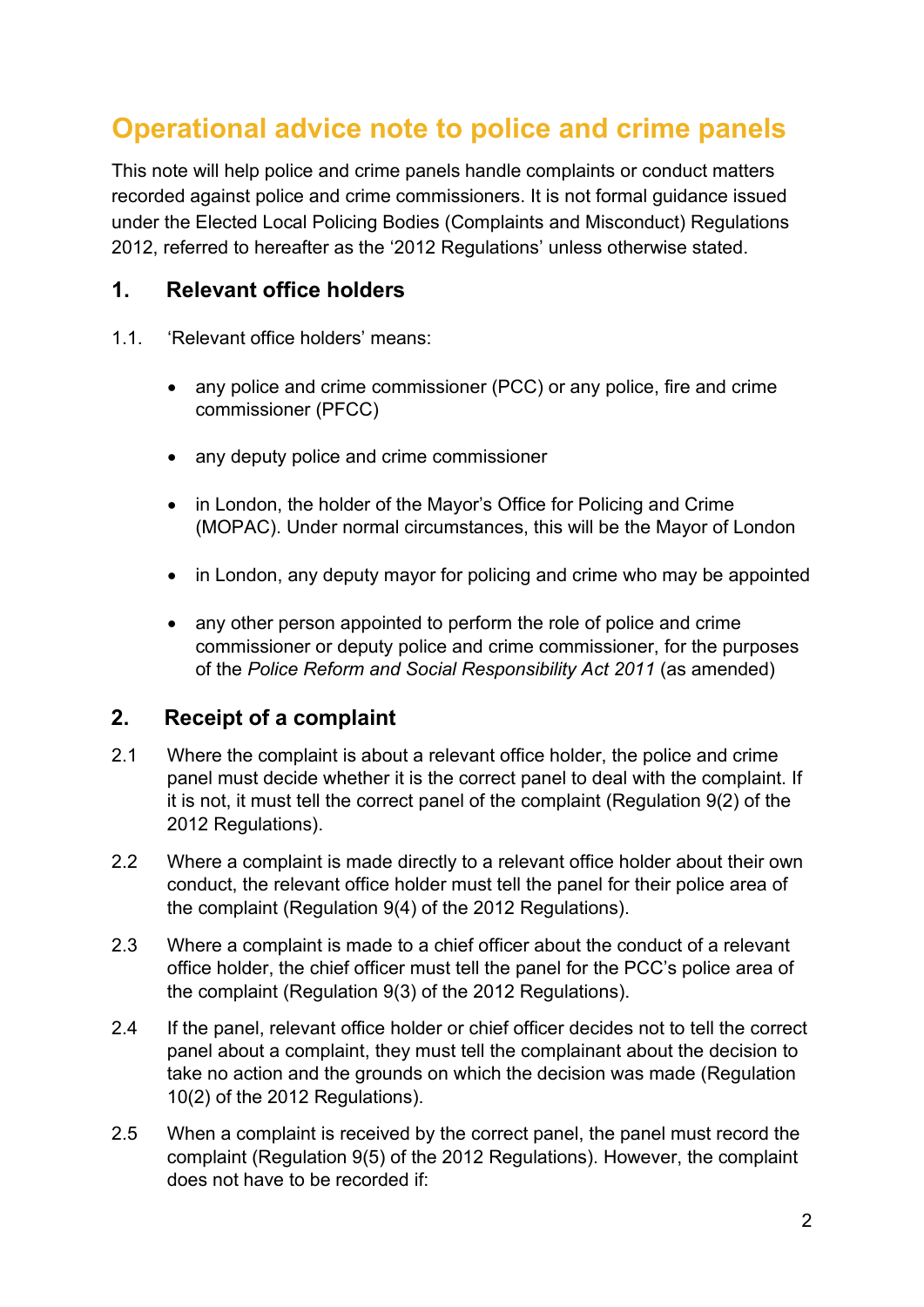- the subject-matter of the complaint has been, or is already being, dealt with by criminal proceedings against the relevant office holder, or
- the complaint was withdrawn in accordance with regulation 16 (Regulation 9(6) of the 2012 Regulations).
- 2.6 'Recording' means that a record is made of the complaint (for example, in a complaints database). This means that it has to be formally handled in accordance with legislation and under the provisions set out in this guidance. Complaints should be recorded in some form of register that can be readily accessed and examined by the IOPC if required. This will allow the panel to track progress of the complaint and report on complaints data.
- 2.7 The panel must provide a copy of the record made of the complaint to the complainant (Regulation 31(1)(a) of the 2012 Regulations).
- 2.8 The panel must give a copy of the recorded complaint to the relevant office holder who is subject of the complaint. This must be done unless the panel believes that doing so might prejudice any criminal investigation or pending proceedings, or it would otherwise be contrary to the public interest. If the panel decides not to give a copy of the complaint to the relevant office holder, this decision must be regularly reviewed. If a copy of the complaint is given to the relevant office holder, the identity of the complainant or any other person may be kept anonymous (Regulation 31 of the 2012 Regulations).
- 2.9 Where a panel is unsure whether it is appropriate to give a copy of the complaint to the relevant office holder, they may seek relevant advice from the local authority Monitoring Officer and/or OPCC Chief Executive before doing so.
- 2.10 If the panel decides not to record a complaint, it must tell the complainant in writing of the decision to take no action and the grounds for making the decision (Regulation 10(2) of the 2012 Regulations). This notification should explain the reasons for this decision.

## **3. Conduct matters**

- 3.1 For the purposes of the 2012 Regulations, a conduct matter is a matter where there is an indication (whether from the circumstances or otherwise) that the relevant office holder may have committed a criminal offence (*Police Reform and Social Responsibility Act 2011*, Section 31(1)(b)).
- 3.2 A conduct matter must be recorded where either:
	- the panel is told that civil proceedings against the relevant office holder have been or are likely to be brought by a member of the public and which appear to involve or would involve a conduct matter (Regulation 11 of the 2012 Regulations), or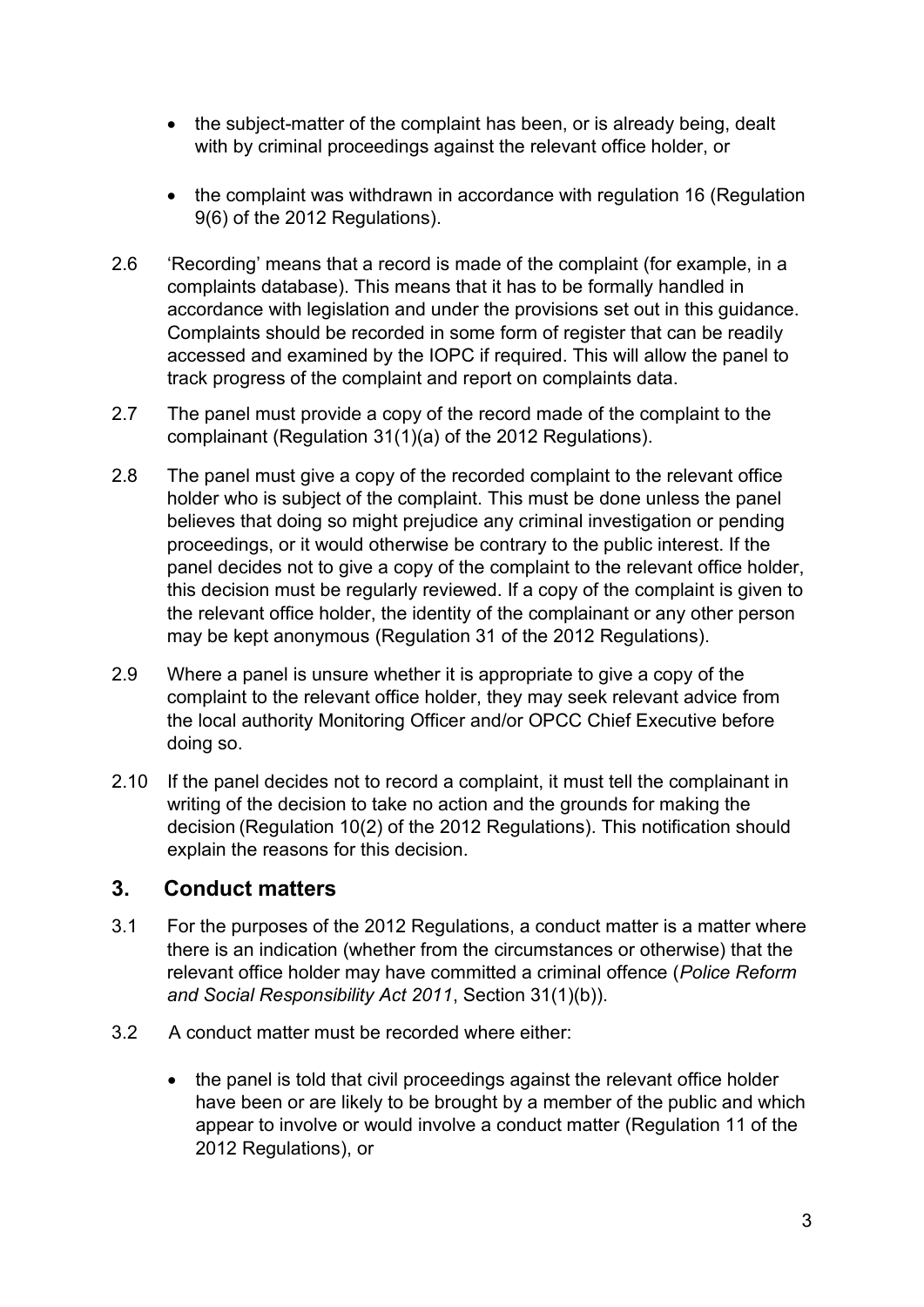- a conduct matter comes to the panel's attention in any other case (Regulation 12 of the 2012 Regulations)
- 3.3 However, if either of the following exceptions apply, it is not necessary to record a conduct matter:
	- the matter has already been recorded as a complaint under regulation 9(5) of the regulations, or
	- the matter has been, or is already being, dealt with by means of criminal proceedings against the relevant office holder (Regulations 11 (4) and 12(2) of 2012 Regulations)
- 3.4 'Recording' means that a record is made of the conduct matter (for example, in a conduct matter database). This means that it has to be formally handled in accordance with the legislation (the 2021 Regulations and the *Police Reform and Social Responsibility Act 2011*). Conduct matters should be recorded in some form of register that can be easily accessed and examined by the IOPC, if required. This will allow the panel to track progress of the conduct matter and report on data.
- 3.5 If the IOPC becomes aware of a conduct matter that has not been recorded by the panel, the IOPC may direct the panel to record the matter and the panel must do so (Regulations 12(3) of the 2012 Regulations).

## **4. Preservation of evidence**

- 4.1 Where a police and crime panel becomes aware of a complaint or conduct matter about the conduct of a relevant office holder, the panel must take all appropriate steps to obtain and preserve evidence about the conduct in question. The IOPC may give the panel directions for obtaining and preserving evidence. The panel must comply with any such directions (Regulations 8(1) and (5) of the 2012 Regulations).
- 4.2 Where a relevant office holder becomes aware of a complaint or conduct matter about their own conduct, the relevant office holder must take all appropriate steps to obtain and preserve evidence about the conduct in question. The IOPC or the panel may give directions to the relevant office holder to take steps to obtain or preserve evidence. The relevant office holder must comply with any such directions (Regulations 8(2), (4) and (6) of the 2012 Regulations).

## **5. Referrals to the IOPC**

- 5.1 The police and crime panel must refer the following to the IOPC:
	- all recorded conduct matters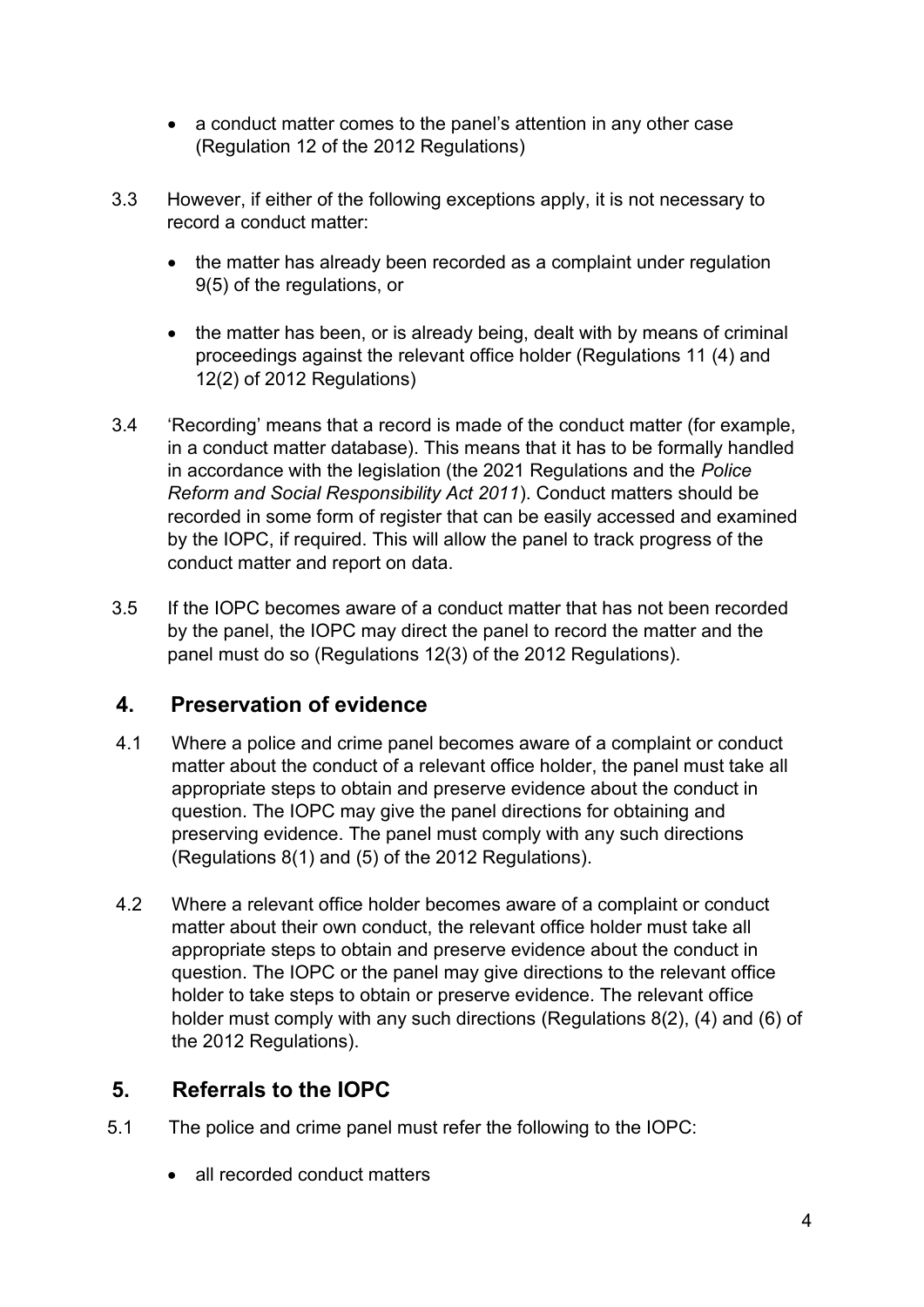- all serious complaints (i.e. a complaint which constitutes or involves, or appears to constitute or involve, the commission of a criminal offence)
- any conduct matter or serious complaint where the IOPC has told the panel that it must be referred (Regulations 13 (1) and (2) of the 2012 **Regulations**
- 5.2 In terms of complaints, the panel should make an initial assessment of the complaint (before making a referral to the IOPC). It may be appropriate for the PCP to contact the complainant to fully understand the complaint before an assessment can be carried out. The panel should look at the conduct which is alleged in the complaint and consider whether that conduct, if proven, would constitute a serious complaint (Regulation 2 of the 2012 Regulations). If it would, then the criteria for mandatory referral is met. The panel is not at that stage able to consider the merits of the complaint, but instead should focus on the nature of what is being alleged. It will not be sufficient for a complainant to simply say that a serious complaint or criminal offence is alleged. However, once the complainant goes beyond that and alleges particular conduct, then the assessment should be whether such conduct, if proven, would amount to a criminal offence.
- 5.3 This initial assessment, and the information and evidence considered in that assessment, should be included in the referral papers. Only complaints that are assessed as "serious complaints" should be referred to the IOPC.
- 5.4 Regulation 7 of the 2012 Regulations states that the PCP can delegate this initial assessment to the Chief Executive of the Office of Police and Crime Commissioner (OPCC) or Monitoring officer for the GLA for London Assembly PCP. The Police and Crime Panel (Application of Local Authority Enactments) Regulations 2012 also allows such decisions to be delegated to a subcommittee of the panel or to a local authority officer. The IOPC will only accept a referral where it is evidenced that either the panel or a duly appointed subcommittee or officer has decided that the matter is a serious complaint or a recordable conduct matter.
- 5.5 Where the PCP has delegated the handling of complaints to a sub-committee of the panel or a local authority officer, the IOPC would expect to receive written evidence of the delegation referring either to the *Police and Crime Panel (Application of Local Authority Enactments) Regulations 2012* or to section 101(2) and (3) of the *Local Government Act 1972 (as amended)*.
- 5.6 The fact that a serious complaint or recordable conduct matter is sensitive or urgent does not override the requirement for the panel or a person with delegated decision-making authority to make the determinations above, before making a referral. PCPs should be adequately sighted on the detail of the matter in order to come to an informed decision and decide which criminal offence is alleged. PCPs should consider what arrangements they have in place to avoid delay in referring urgent or sensitive matters. The need to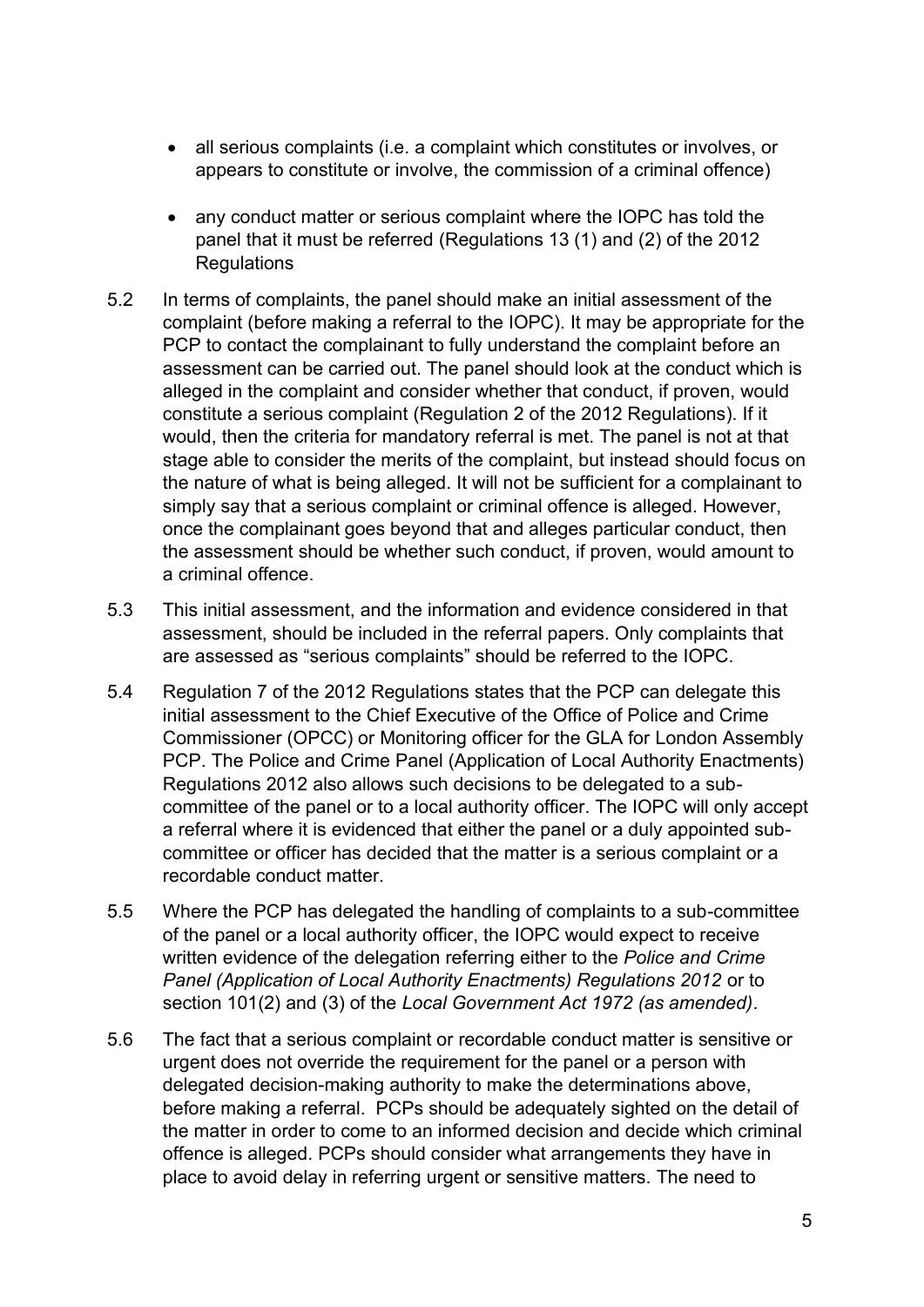provide information should be balanced against the timeliness of making the referral.

- 5.7 The panel should complete an IOPC referral form 7.1 with the details of the complaint or conduct matter it wants to refer. It is important that the referral form is completed in full and that the alleged criminal offence(s) the panel consider to be evident is/are clearly outlined within this. Where the form is not completed in full and/or the alleged criminal offence(s) is/are not outlined, the IOPC may require the PCP to provide further or additional information. The referral should also include any supporting documentation available. All information stored and handled by the IOPC is treated in line with government security classifications. The completed form should then be sent by secure email to nat referrals inbox@policeconduct.gov.uk.
- 5.8 The referral form should be sent to the IOPC at the earliest opportunity. The regulations say that this must be as soon as is practicable and no later than the end of the day following the day on which it first becomes clear to the panel either:
	- that the complaint or conduct matter must be referred, or
	- the IOPC tells the panel that it must be referred (Regulations 13 (3) and (4) of the 2012 Regulations).

#### **5.8 What information does the IOPC need from the PCP?**

- 5.8.1 A referral should always be sent on the IOPC referral form 7.1 to make sure that all of the basic information is provided. Where a complaint has been made, confirmation that the complaint was recorded (including any reference numbers) should be provided alongside the PCP's assessment on why it meets the statutory criteria. Where the assessment was by a sub-committee or other individual, the documented delegation from the PCP should be provided.
- 5.8.2 Where supporting documents are readily available, these should always be sent with the referral form to allow the IOPC to make a reasonable assessment on the type of investigation required. When submitting a referral to the IOPC, the following information should be supplied where available:
	- the names of the referring PCP and relevant office holder
	- the contact details of the person with whom the IOPC is expected to correspond
	- the nature of the serious complaint or conduct matter being referred
	- the location of the incident that is being referred
	- the date and time of the incident
	- the name and address of the complainant
	- the date of birth of the complainant
	- the nature and number of allegations
	- the number of police witnesses, if any
	- the number of independent witnesses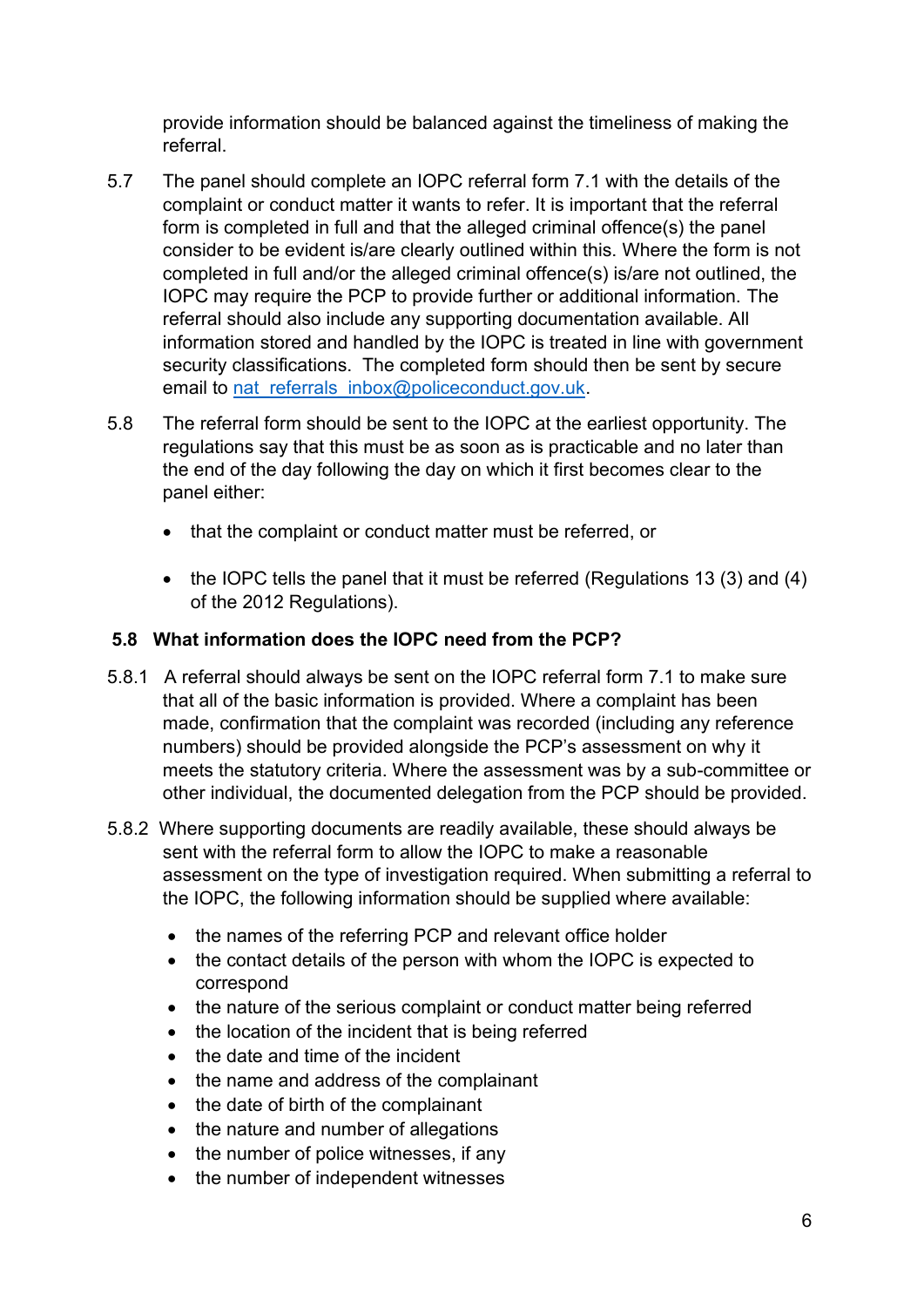- the ethnic origin of the complainant
- complaint form
- incident logs (if applicable)
- custody records (if applicable)
- 5.8.3 This is not an exhaustive list. The PCP should supply all relevant available information that is likely to assist the IOPC make its decision, along with the 7.1 referral form. Where further information was sought but was not available at the time of referral, this should be noted on the 7.1 referral form alongside timescales (if known) as to when the information may become available. Once it is clear that the matter does meet the statutory test for referral, the referral should not be delayed while further information is sought.
- 5.8.4 The panel must tell the complainant (if there is one) of the referral to the IOPC. The panel must also tell the relevant office holder concerned about the referral, unless the panel considers that to do so might prejudice a possible future investigation of the complaint or conduct matter (Regulation 13(6) of the 2012 Regulations). These notifications should be made in writing.
- 5.8.5 Before submitting a referral, if the panel wishes to contact the IOPC during office hours (Monday to Friday 9 am  $-5$  pm), this may be done by calling the Assessment Unit on 0161 246 8504. Alternatively, if the panel wishes to make an urgent referral to the IOPC outside office hours, this may be done by calling 0845 300 1972. If there is no response, you can leave a message with the caller's name and number, the fact that you are calling on behalf of the panel, and to which police area the referral relates. This number will allow direct contact with the IOPC on-call team.

#### **5.9 Processing the referral**

- 5.9.1 The IOPC will decide whether or not it is necessary for the complaint or conduct matter to be investigated (Regulation 14(1) of the 2012 Regulations). It will tell the panel in writing of its decision. If the IOPC decides that an investigation is necessary, it will decide whether it should be a managed investigation or an independent investigation.
- 5.9.2 If the IOPC decides that a complaint does not need to be investigated, it will refer the complaint back to the panel to be dealt with in accordance with Part 4 of the regulations (Regulation 14(2)(a) of the 2012 Regulations). The IOPC will tell the complainant and the relevant office holder complained about this decision (Regulation 14(3) of the 2012 Regulations).
- 5.9.3 If the IOPC decides a conduct matter does not need to be investigated, it will refer the conduct matter back to the panel to be dealt with in any manner the panel sees fit (Regulation 14(2)(b) of the 2012 Regulations). The IOPC will tell the relevant office holder of this decision (Regulation 14 (3) of 2012 Regulations).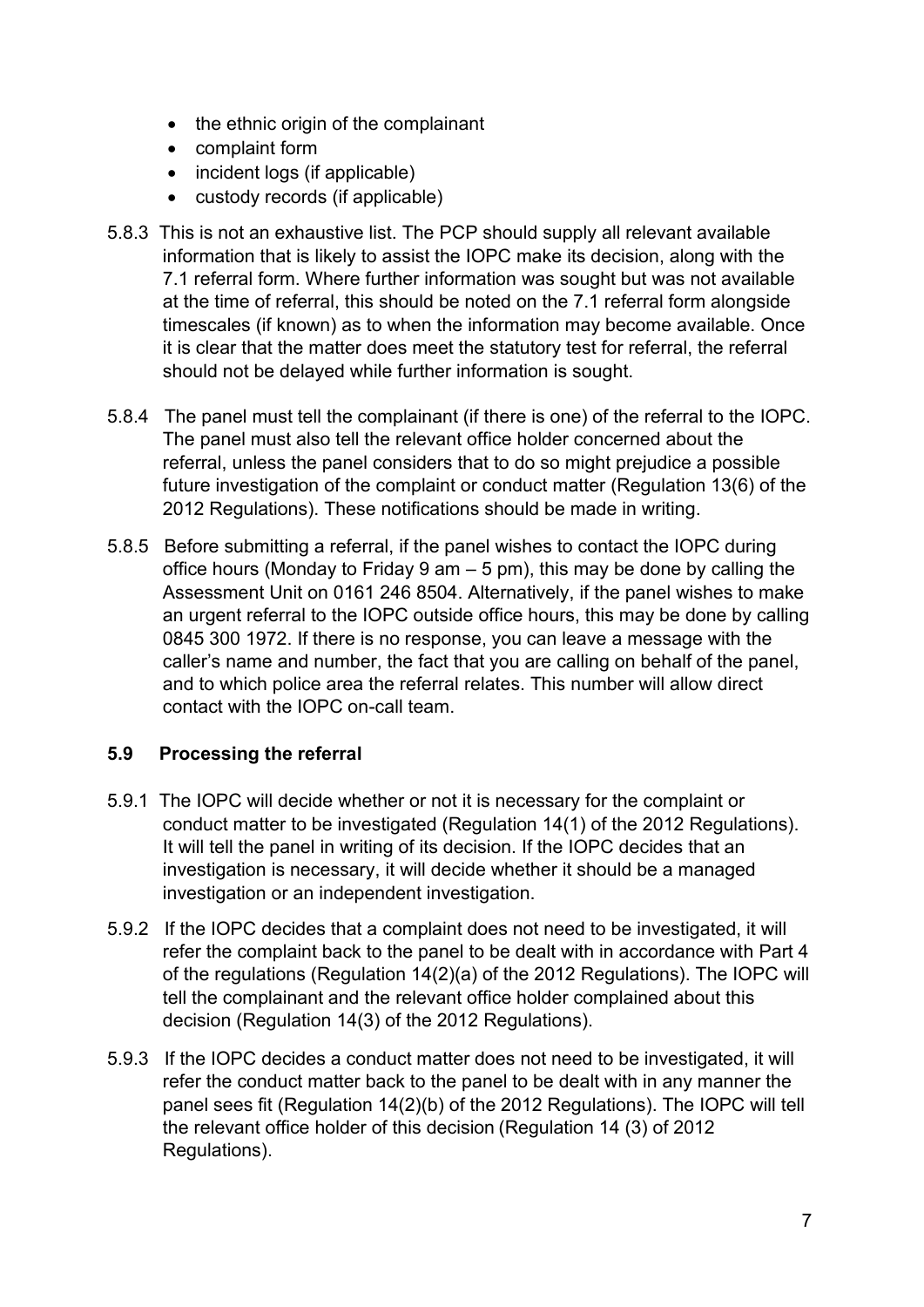## **6. Disapplication**

- 6.1 In certain circumstances, the regulations allow a recorded complaint (not a conduct matter) to be dealt with outside of the statutory procedure. This is referred to as "disapplication." This option is only available where:
	- the complaint is not being dealt with by the IOPC, or
	- the complaint has not been, or is not required to be referred to the IOPC and the complaint has not been referred back to the panel under Regulation 14(2),

and where the complaint falls within the description of complaints set out in Regulation 15(3), and

- the panel decides it should not be handled under Part 4 of the 2012 Regulations, or
- the panel decides that it should take no action in relation to it

In such circumstances, the panel may handle a recorded complaint in whatever manner (if any) it thinks fit.

#### **6.2 Grounds for disapplication (Regulation 15(3) of the 2012 Regulations)**

The PCP may deal with a recorded complaint outside of the Regulations where it considers that -

- 6.2.1 The complaint is concerned entirely with the conduct of the relevant office holder in relation to a member of the relevant office holder's staff at the time when the conduct was supposed to have taken place.
- 6.2.2 More than 12 months have elapsed between the incident, or the latest incident, giving rise to the complaint and the making of the complaint and there is either:
	- no good reason for the delay, or
	- a likelihood that a delay would cause injustice
- 6.2.3 The matter is already the subject of a complaint.
- 6.2.4 The complaint gives neither the name and address of the complainant nor that of any other interested person, and it is not reasonably practicable to find out a name or address.
- 6.2.5 The complaint is vexatious, meaning it is possible to demonstrate that the complaint is being made without basis and intends to cause worry, upset, annoyance or embarrassment.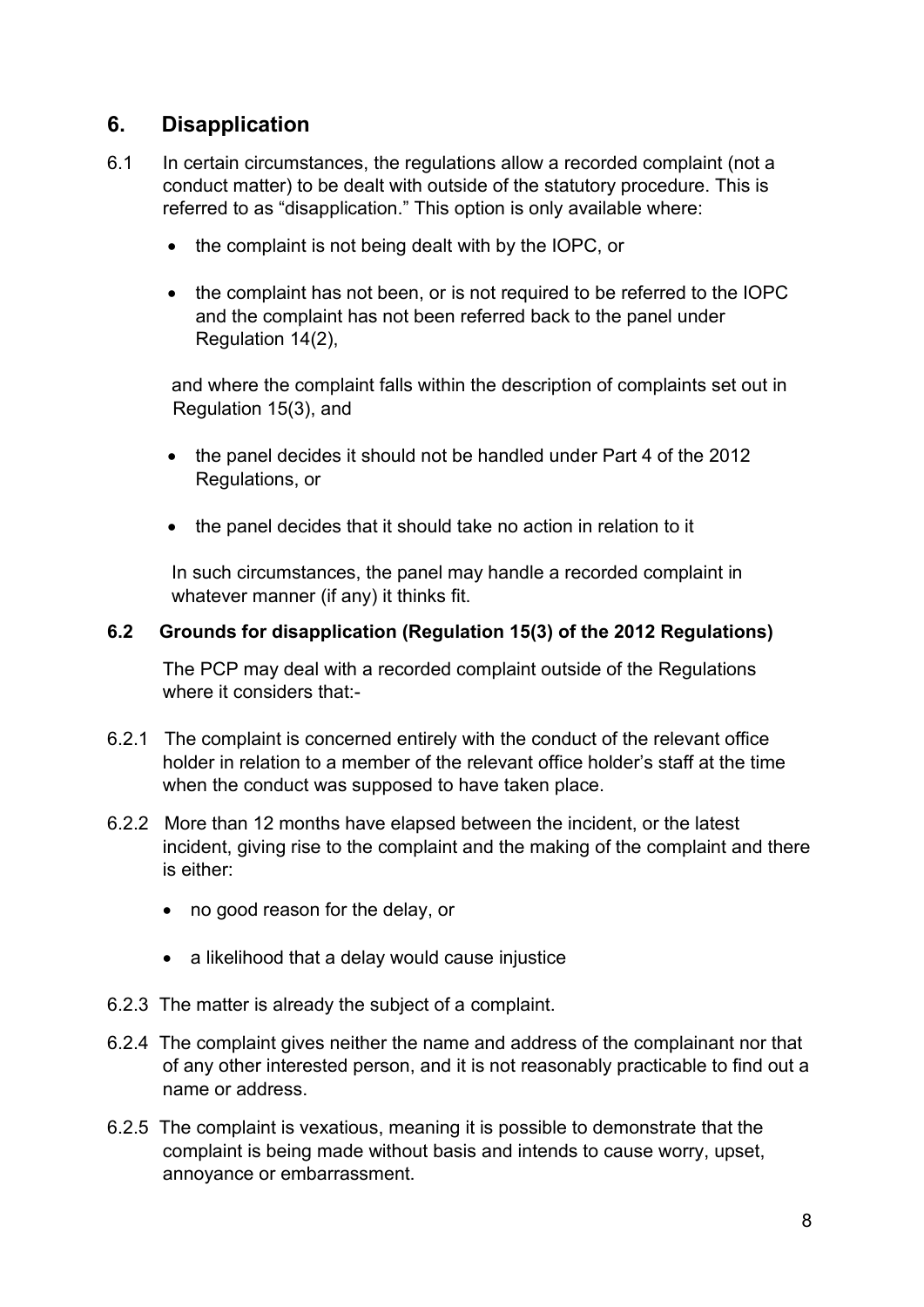- 6.2.6 The complaint is oppressive, meaning the complaint is made without foundation and is intended or is likely to result in burdensome, harsh or wrongful treatment of the person complained against.
- 6.2.7 The complaint is an abuse of procedure. This ground is far-reaching and can cover a number of different scenarios where it can be demonstrated that the police complaints system is being misused or manipulated to influence another process or outcome.
- 6.2.6 The complaint is repetitious (as defined in Regulation 4 of the 2012 Regulations).
- 6.3 If the panel decides to disapply the requirements of the regulations, it must tell the complainant that it decided to handle the complaint in this way (Regulation 15(5) of the 2012 Regulations).

#### **7. Withdrawal of complaints**

- 7.1 If the police and crime panel receives signed written notification from a complainant or a person acting on their behalf that they withdraw the complaint or do not want any further action taken on the complaint, then the panel must record the withdrawal (Regulation 16(1) of the 2012 Regulations).
- 7.2 If the complaint in question was referred to the IOPC and not referred back to the panel (i.e. it is either still under consideration by the IOPC or the IOPC decided a managed or independent investigation should take place) the panel must tell the IOPC of the withdrawal of the complaint (Regulation 16(3) of the 2012 Regulations). The IOPC will then decide whether the withdrawn complaint should be treated as a conduct matter and will tell the panel of its decision (Regulation 16(5) of the 2012 Regulations).
- 7.3 In any other case, the panel must consider whether the withdrawn complaint relates to conduct which should be treated as a conduct matter, (i.e. it involves, or appears to involve, the commission of a criminal offence (Regulation 16(4) of the 2012 Regulations). If so, it must then be recorded and treated as a conduct matter (Regulation 16(6) of the 2012 Regulations). If not, no further action needs to be taken on the complaint.
- 7.4 If a complainant has indicated that they wish to withdraw a complaint but does not provide signed written notification, the panel must write to the complainant to find out whether they wish to withdraw the complaint. If the complainant responds and indicates that they do wish to withdraw the complaint, or if there is no response within 21 days, the complaint should be treated as if a signed written notification of withdrawal had been received. If the complainant responds that they do not wish to withdraw the complaint, the complaint must continue to be dealt with under the regulations (Regulation 16(7) and (8) of 2012 Regulations).
- 7.5 The panel must tell the relevant office holder complained about if: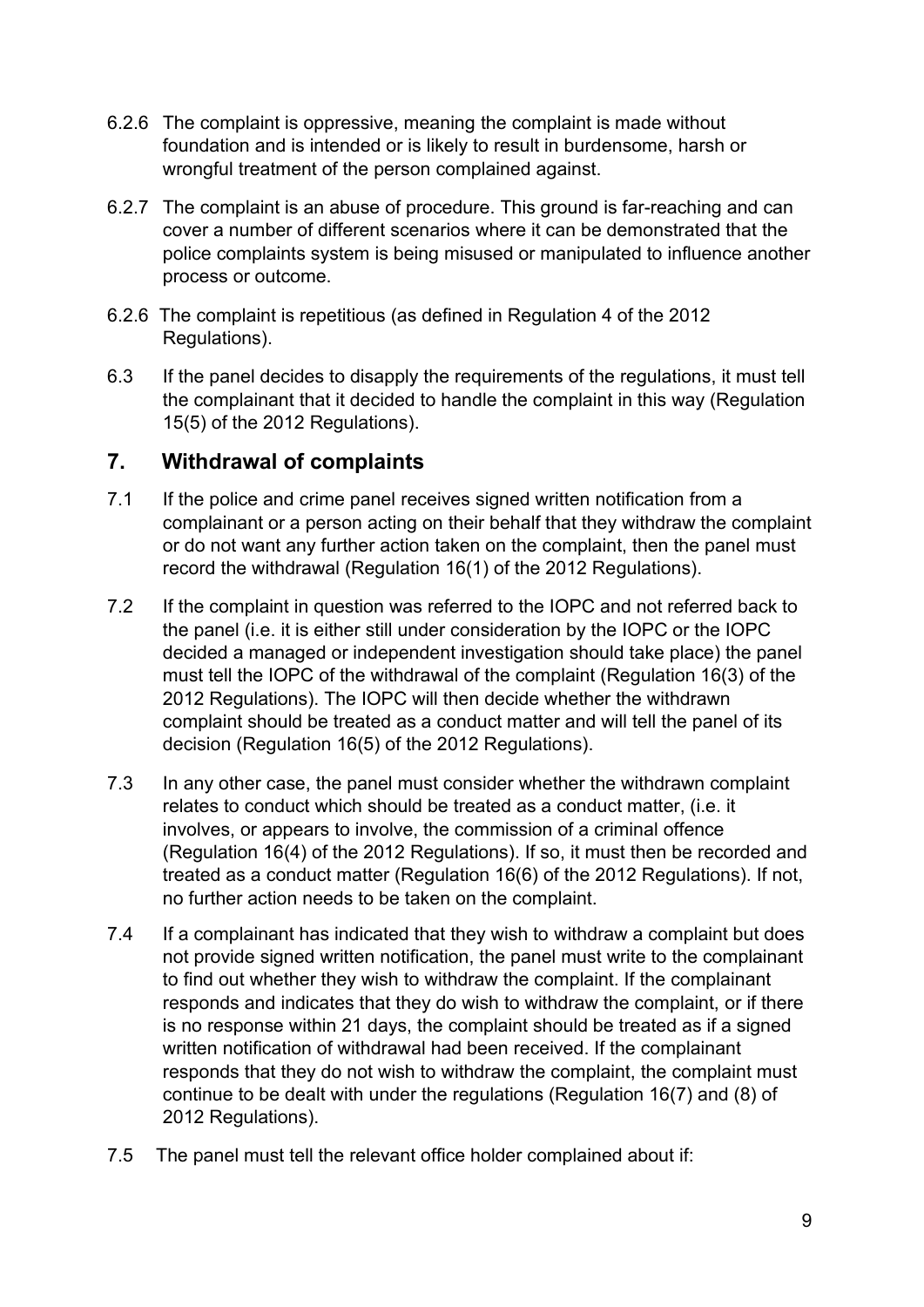- the panel records the withdrawal of a complaint or the fact that the complainant does not want any further action taken on to their complaint
- the panel decides that a complaint should be treated as a conduct matter
- the IOPC decides that a complaint should be treated as a conduct matter
- the complaint will no longer be dealt with under the regulations due to the withdrawal (Regulation 16(9) of the 2012 Regulations)
- 7.6 However, if the panel previously decided not to tell the relevant office holder complained about the complaint because it believed it may prejudice any criminal investigation, pending proceedings or would not be in the public interest, the panel does not need to tell the relevant office holder of the withdrawal.

#### **8. Investigations**

- 8.1 When a complaint or conduct matter has been referred to the IOPC, the IOPC will decide whether it is necessary for an investigation to take place. If the IOPC decides that an investigation is necessary, it will decide whether it should be a managed investigation or an independent investigation (Regulation 18 of 2012 Regulations). The IOPC will tell the police and crime panel of its decision (Regulation 18(8) of the 2012 Regulations).
- 8.2 An independent investigation is an investigation which is carried out by the IOPC. In independent investigations, IOPC investigators have the powers of a police constable.
- 8.3 A managed investigation is an investigation which is carried out by a police force under the direction and control of the IOPC.
- 8.4 Upon notification that a managed investigation will be taking place, the chief officer of the selected police force must, if they have not already done so, appoint a person serving with the police to investigate the matter (Regulation 19(2) of the 2012 Regulations). The IOPC may require the chief officer to seek approval of the proposed investigation before they appoint anyone in this role. Alternatively, the IOPC may require the chief officer to appoint another investigator if the IOPC is not satisfied with the original selected investigator. This subsequent appointment may only happen if the IOPC has approved the appointment of the new investigator.
- 8.5 Every panel, every relevant office holder and every chief officer has a duty to provide the IOPC with any assistance and co-operation that is reasonably required to carry out an investigation under the regulations. This duty also applies to a person appointed to investigate a managed investigation.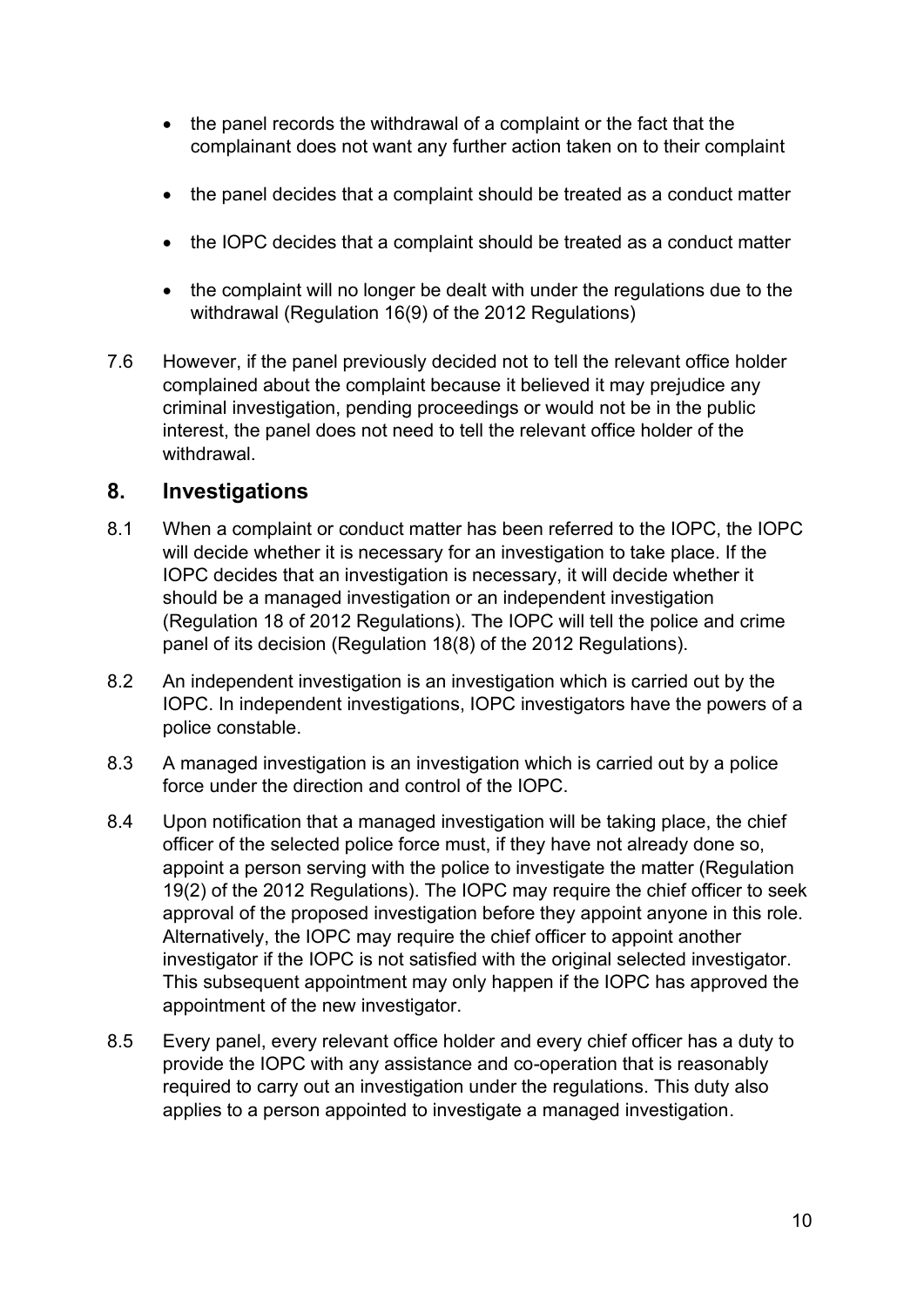## **9. Discontinuance**

- 9.1 In certain circumstances, the IOPC may decide that an investigation should stop. This may be either because of an application from a chief officer involved in the investigation or as a result of a decision by the IOPC itself (Regulation 24(1) of the 2012 Regulations).
- 9.2 If a chief officer believes that a managed investigation should be discontinued, they must make a written application to the IOPC, including a copy of the complaint (where applicable) and a memorandum containing a summary of the investigation so far and the reasons for the application. This application must be sent to the complainant (where there is a complainant) on the same day as it is sent to the IOPC (Regulations 24(3) and (4) of the 2012 Regulations).
- 9.3 The police and crime panel will not have a role in the decision-making about the discontinuance – this decision is made by the IOPC. Where the IOPC decides an investigation should be discontinued, it will tell the panel (Regulation 24 (7)(a) of the 2012 Regulations).
- 9.4 When an investigation is discontinued, the IOPC may make certain directions to the panel. Any direction made will be set out in a letter to the panel. The types of directions the IOPC can make are listed below:
	- to require the chief officer to produce an investigation report on the discontinued investigation and take any other subsequent steps
	- if the investigation related to a complaint, require the panel to disapply the requirements of the regulations
	- if the investigation relates to a complaint, require the panel to handle the complaint by way of resolution as set out in Part 4 of the regulations
	- to require the panel to handle the matter in whatever manner the panel thinks fit (Regulation 24(9) of the 2012 Regulations)
- 9.5 The panel must comply with any directions given to it (Regulation 24(11) of the 2012 Regulations).

## **10. Action in response to an investigation report**

- 10.1 When the IOPC receives an investigation report (either from the investigating police officer in a managed investigation, or its own investigator in an independent investigation) it will decide whether the report should be referred to the Crown Prosecution Service (CPS) (Regulation 26 of the 2012 Regulations).
- 10.2 If the report is referred to the CPS, the IOPC will tell the police and crime panel and any other person entitled to be kept informed about the referral. It will also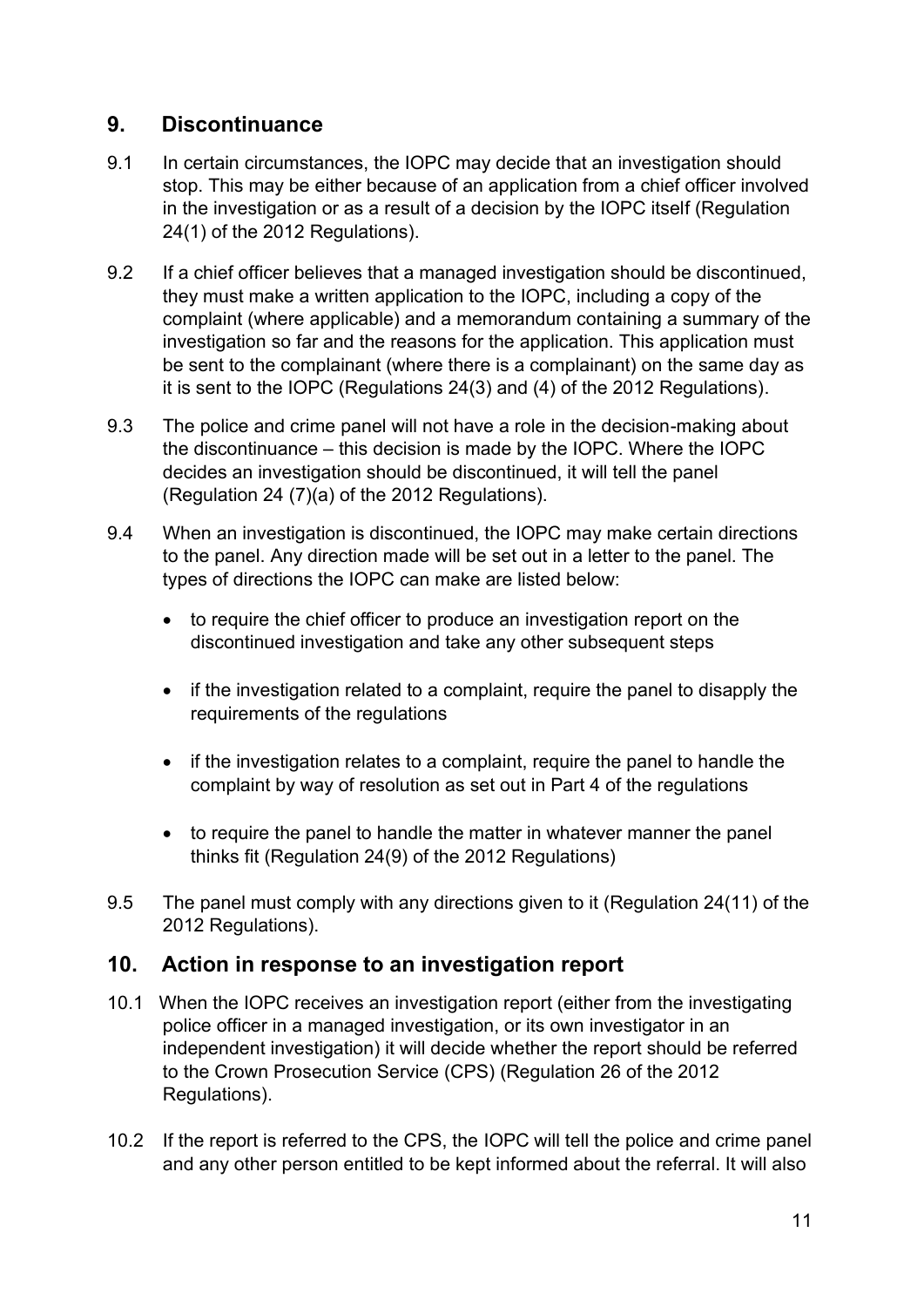be the duty of the IOPC to tell the panel and any other person entitled to be kept informed if the CPS decides to bring criminal proceedings about any matters dealt with in the report (Regulations 26(2)(c) and (6) of the 2012 Regulations).

10.3 The IOPC will publish its investigation report and send a copy of the report about the relevant office holder to the appropriate panel. The harm test will be applied to the investigation report before publication and disclosure (Regulations 26(7) and (8) of the 2012 Regulations). The IOPC may delay sending or publishing a report, or withhold any part of a report from sending or publication, if the IOPC considers that it is necessary to do so, for the purposes mentioned in regulation 33(1)(a) or (b) of the 2012 Regulations.

## **11. Delegation of powers and duties**

11.1 Police and crime panels are permitted to delegate certain powers and duties. Wherever any power or duty is delegated, there should be a clear record of that delegation. The record should set out to who is given delegation, when delegation was given, when it was made, its basis and any limitations.

## **12. Duty to provide information to the IOPC**

- 12.1 It is the duty of every police and crime panel, every relevant office holder, and every chief officer to provide the IOPC with any information, documents, or evidence required by the IOPC for it to carry out its functions (Regulation 35(1) of the 2012 Regulations).
- 12.2 Anything which is provided as a result of this duty must be provided in the form, manner and timescale set out by the IOPC (Regulation 35(2) of the 2012 Regulations). However, the regulations recognise that in some cases it may not be possible to provide the required information within the set timescale (in which case it must be provided at the earliest time practicable).They also recognise that in some cases, it may never be practicable to provide the information (Regulation 35(3) of the 2012 Regulations).
- 12.3 In these situations, the person to whom the request is made must inform the IOPC whether and why there may be a delay or that it is not practicable to provide this information. Required information or documents may be provided electronically, where authorised or required by the IOPC (Regulation 35(4) of the 2012 Regulations).

## **13 Access to premises**

- 13.1 A police and crime panel, relevant office holder and chief officer must allow a person nominated by the IOPC access to any premises occupied for the purposes of the panel, relevant office holder or chief officer's functions (and documents or other things on those premises) for the following purposes:
	- any investigation carried out by the IOPC or under its management under the regulations, or